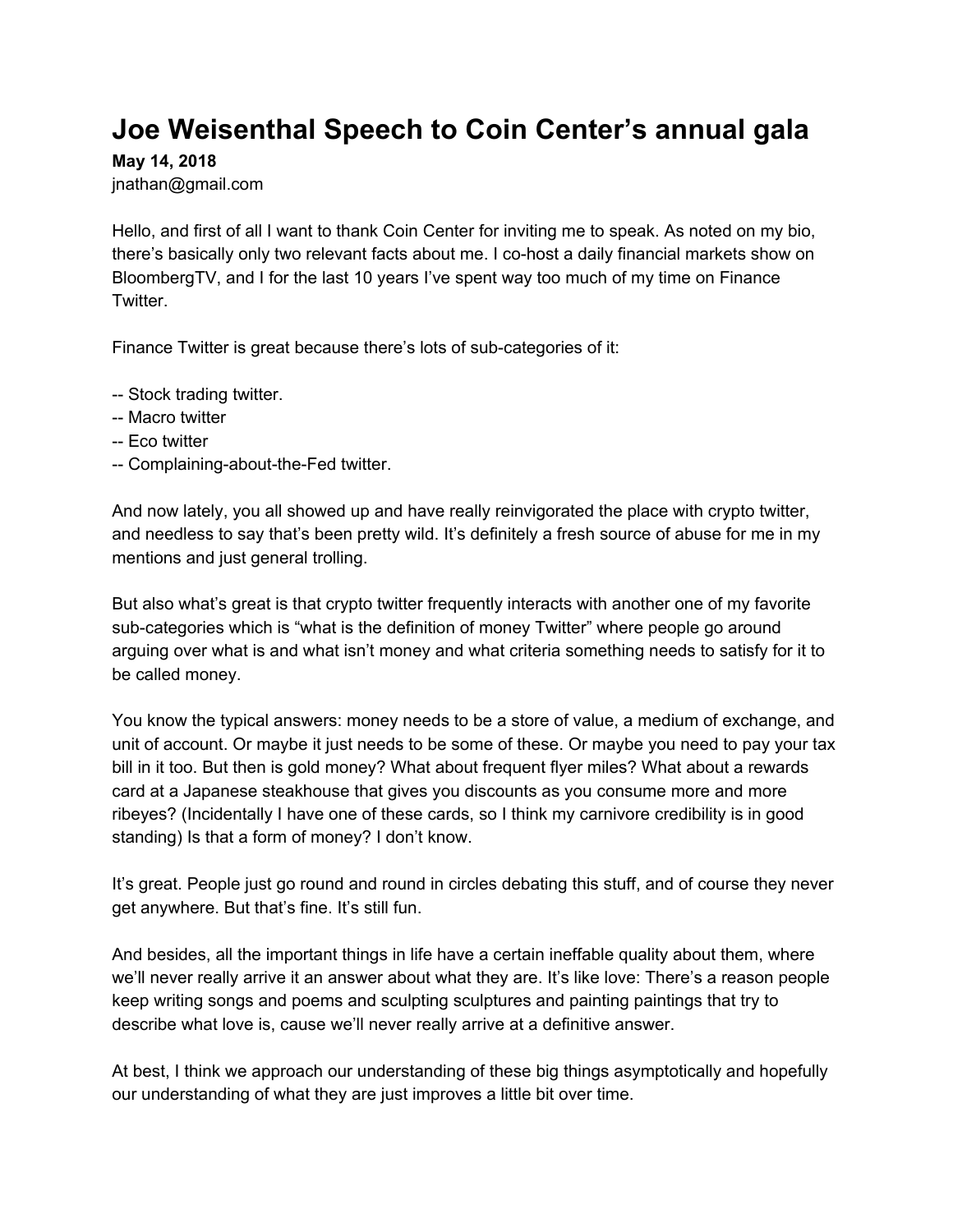The question of "what is money" has always been interesting to me, and now with crypto that question has gotten even more interesting and more urgent. Especially, coming from my position, as a member of the media. Because I think there's still a gigantic deficit on the part of the media in terms of understanding cryptocurrencies. It's gotten better, but in many cases it's still not as good as it should be.

So I'd like to share a few things I've learned, in studying money, and how those things have helped me wrap my head around Bitcoin and other digital currencies. None of this is remotely complete, but I found these things helpful and hopefully you will too.

Probably the most surprising source of insight about Bitcoin came from the book Understanding Media by the theorist Marshall McLuhan. The book is a series of short essays where he analyzes various forms of media: The TV, the radio, the record player and so on. And, interestingly, he has an essay on money, which you wouldn't expect to see in a book about media, though if you consider that money is a "medium" of exchange it's actually less weird and rather profound.

But what's really shocking is how McLuhan, back in 1964, identified the concept of "proof of work" as a condition of money in pre-literate societies. Specifically he wrote about how people turned everyday commodities into money:

...In nonliterate societies goods are used in direct exchange, then it is easiest to note their tendency to include the function of money. *Some work has been done to some material, if only in bringing it from a distance. The object, then, stores work and information or technical knowledge to the extent that something has been done to it*.

And of course, that's a great description of Bitcoin and many other proof-of-work-based cryptocurrencies: Take some commodities (electricity, computer chips etc.) and then go out and do some work on it. So long before Bitcoin, people have intuitively recognized this concept

Not surprisingly, I also learned stuff about Bitcoin by reading about gold. Peter Bernstein's "The Power of Gold: History of an Obsession" traces humanity's ancient efforts to obtain and acquire the shiny metal, at seemingly any cost.

One of the striking things about gold is just how incredibly hard it is to attain (and hold onto once you have it) and the different things you have to master to get gold.

To get gold you

- -- Have to be good at warfare
- -- Be able to marshall an extensive human workforce to mine it
- -- Mastery of global supply and logistics routes
- -- Be able to command guards who will watch your gold, and not steal it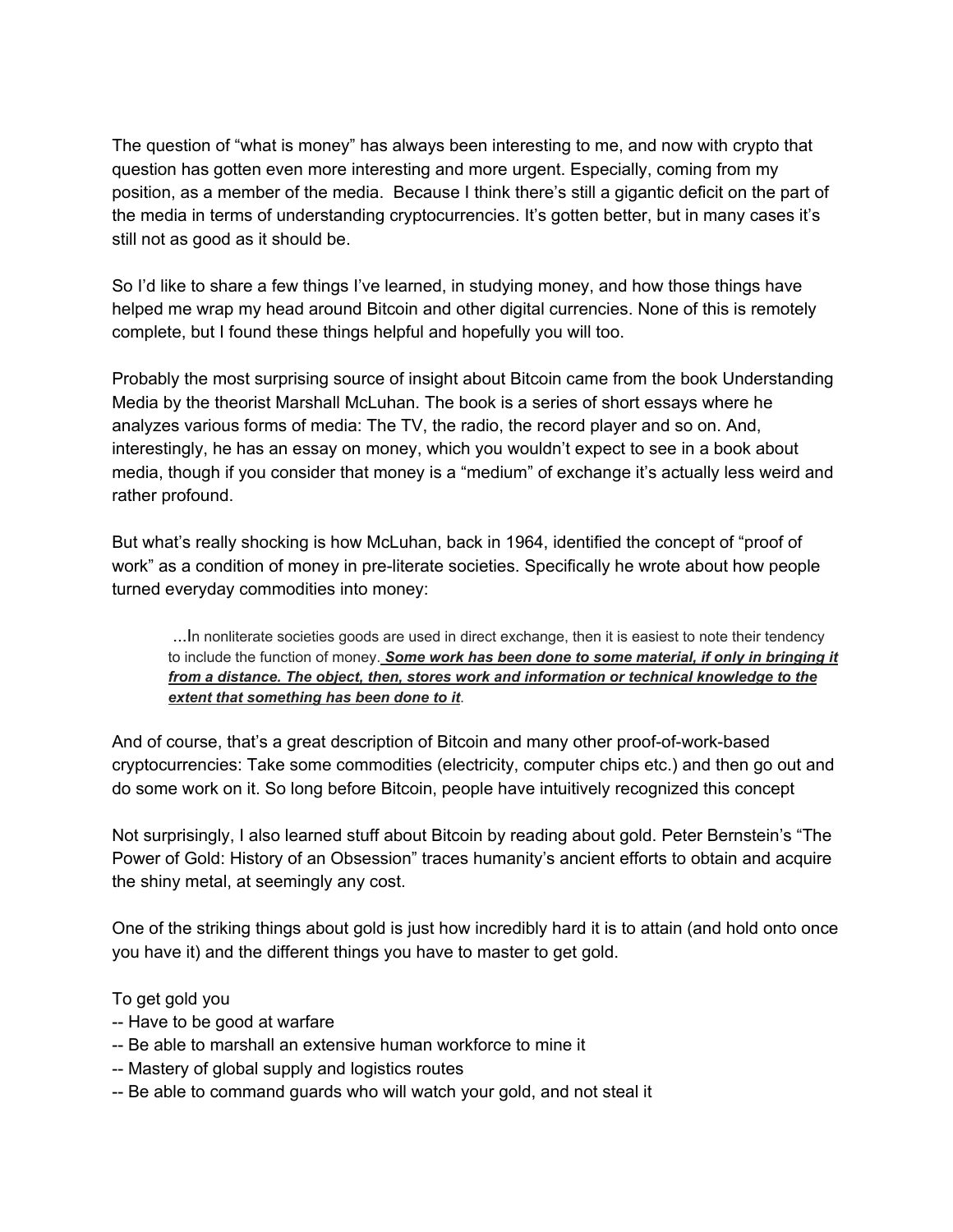-- Have the technical know-how to get gold out of the ground, which is expensive and cumbersome. And so on

Gold is different than oil in that it's just randomly scattered throughout the world pretty much. There's no Saudi Arabia of gold, where you can just stick a straw in the ground and have oil come shooting out. Even where gold is (relatively) abundant, it's hard and expensive to get the gold out. Gold is cheap for nobody.

So then why did people go through all the trouble then if it was so costly?

My takeaway from the book is that if you were an early state or a king or something, then the holding of gold was essentially an embedded proof that you had all the skills needed to wield power.

In other words, when you have gold you're communicating all the different things you're capable of (mastering supply routes, commanding an army, scientific endeavor, marshalling labor etc.). Gold, then, is a very specific proof of work. If you can get gold, you've proven that you have the ability to run a state or some state-like entity.

So what seems like a gigantic waste is actually an extensive demonstration of skills. It's an important thing to keep in mind whenever some activity on the surface seems like a waste of resources. There's that line about how the golden rule is "whoever has the gold makes the rules" well, there's a reason for that.

If you have gold, you have the capabilities to rule over the people around you. Throwing this forward to cryptocurrency mining, people often decry all the waste involved, and the extraordinary lengths people will go to do seemingly pointless computations. But looking at gold's history shows there's a reason people go through all this trouble. It communicates a lot when you demonstrate all of the various technical skills you're capable of.

The final book I want to talk about, which really helped my understanding and which may be the most controversial, is Money and The Ancient Greek Mind, by the British classicist Richard Seaford. He wrote about how the Greeks, in the 6th century BC, started the development of coinage. It's a dense book, and there's a lot of stuff in it I probably didn't grasp, but for me the biggest takeaway were the spiritual origins money.

What made gold a special commodity to the ancient Greeks? The fact that it never tarnished implied, to the ancient Greeks, that gold was the commodity of gods who were immortal. So gold quite simply represented a higher power. Coins also traced their origin to cakes of food sacrificed in the temple.